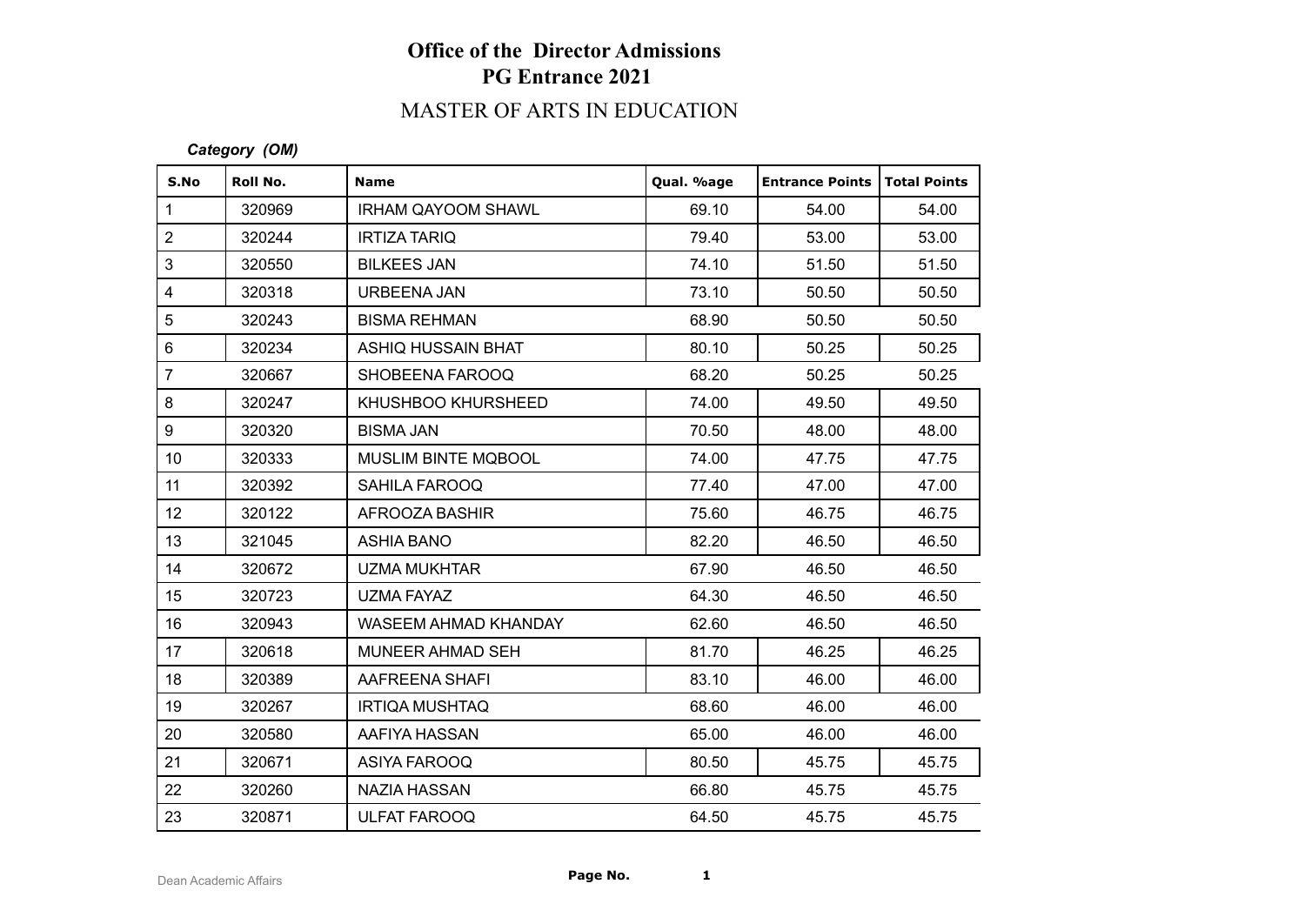# MASTER OF ARTS IN EDUCATION

### *Category (OM)*

| S.No | Roll No. | <b>Name</b>             | Qual. %age | <b>Entrance Points</b> | <b>Total Points</b> |
|------|----------|-------------------------|------------|------------------------|---------------------|
| 24   | 320665   | S OWAIS NAZIR           | 78.66      | 45.50                  | 45.50               |
| 25   | 320003   | ASIF AHMAD LONE         | 71.00      | 45.50                  | 45.50               |
| 26   | 320351   | <b>MEHBOOBA AKHTER</b>  | 70.10      | 45.50                  | 45.50               |
| 27   | 320564   | SAMRA MANZOOR           | 73.80      | 45.00                  | 45.00               |
| 28   | 320346   | <b>MIDHAT UN NISA</b>   | 68.80      | 44.75                  | 44.75               |
| 29   | 320350   | TEHMILAH JAN            | 75.50      | 44.50                  | 44.50               |
| 30   | 320198   | SHAYESTA AYOUB          | 71.00      | 44.50                  | 44.50               |
| 31   | 320363   | <b>BILQUEESA AKHTER</b> | 65.90      | 44.50                  | 44.50               |
| 32   | 320722   | <b>SUNOBER NAZIR</b>    | 69.20      | 44.25                  | 44.25               |
| 33   | 320552   | SAIMA ZAHRA             | 67.60      | 44.25                  | 44.25               |
| 34   | 320518   | AAMIR ASHRAF SHEIKH     | 70.00      | 44.00                  | 44.00               |
| 35   | 320367   | RAZIA MUSHTAQ           | 69.80      | 44.00                  | 44.00               |
| 36   | 320286   | ORUSHA HASSAN           | 84.00      | 43.75                  | 43.75               |
| 37   | 320263   | <b>SHEEMA YOUSUF</b>    | 69.20      | 43.75                  | 43.75               |
| 38   | 320535   | <b>IFRAT NABI</b>       | 67.10      | 43.50                  | 43.50               |
| 39   | 320714   | RAZIYA AFZAL            | 62.50      | 43.50                  | 43.50               |

### *Category (ST)*

| S.No | <b>Roll No.</b> | <b>Name</b>        | Oual. %age | <b>Entrance Points   Total Points</b> |       |
|------|-----------------|--------------------|------------|---------------------------------------|-------|
| 40   | 321035          | <b>SALMA ASLAM</b> | 66.10      | 33.75                                 | 33.75 |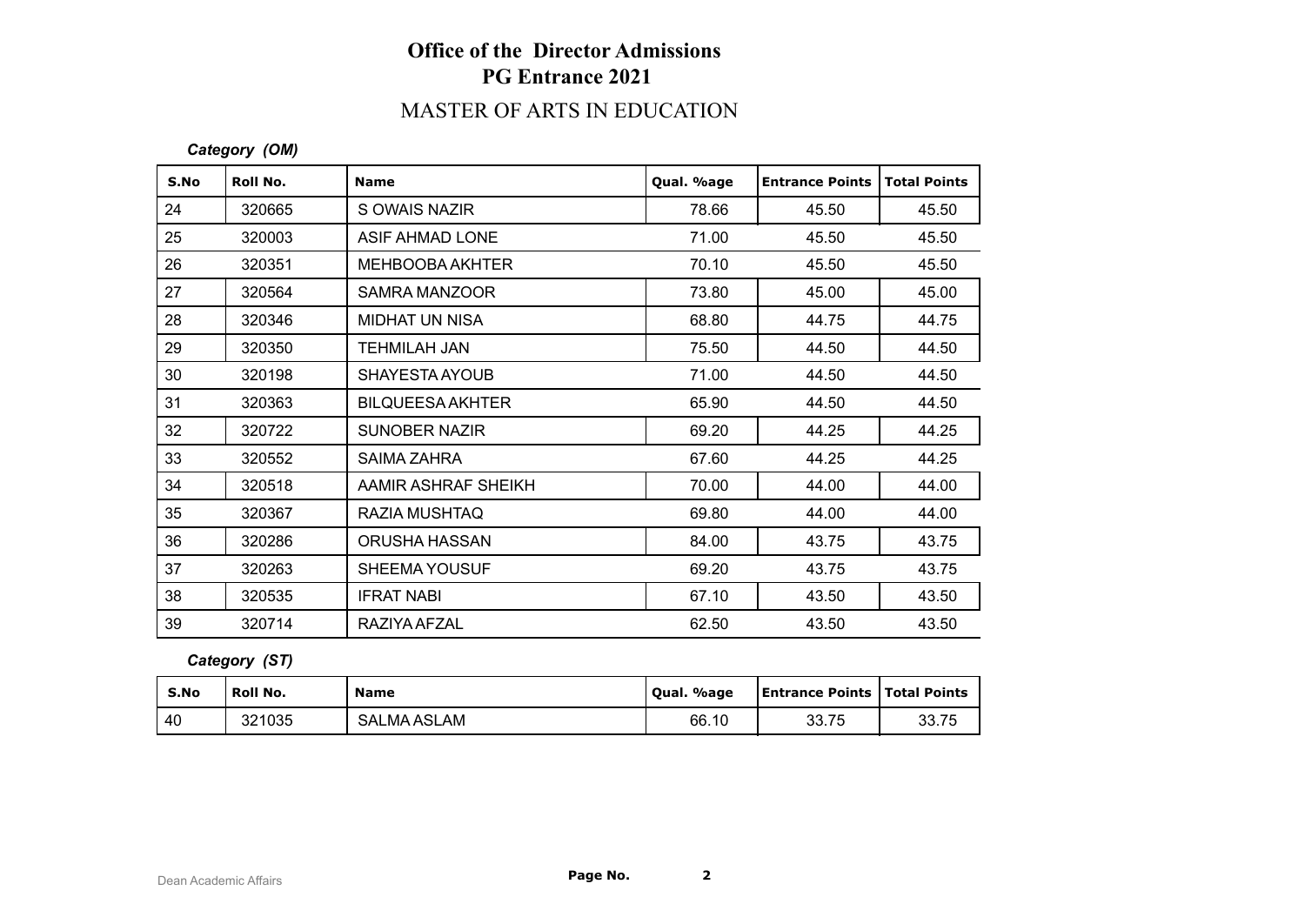## MASTER OF ARTS IN EDUCATION

*Category (RBA)*

| S.No | Roll No. | <b>Name</b>            | Qual. %age | Entrance Points   Total Points |       |
|------|----------|------------------------|------------|--------------------------------|-------|
| 41   | 320563   | NUZHAT NAZIR           | 64.00      | 43.25                          | 43.25 |
| 42   | 320523   | SHEEBU JAN             | 78.44      | 43.00                          | 43.00 |
| 43   | 320534   | <b>TAHMEENA YASEEN</b> | 75.30      | 43.00                          | 43.00 |
| 44   | 320772   | SABI JAN               | 65.80      | 42.25                          | 42.25 |
| 45   | 320825   | RAFIA JAN              | 81.30      | 40.75                          | 40.75 |

*Category (ALC)*

| S.No | Roll No. | <b>Name</b>      | Qual. %age | <b>Entrance Points   Total Points</b> |       |
|------|----------|------------------|------------|---------------------------------------|-------|
| 46   | 320154   | <b>ADIL KHAN</b> | 58.30      | 14.25                                 | 14.25 |

*Category (WUP)*

| S.No | Roll No. | <b>Name</b>     | Qual. %age | <b>Entrance Points   Total Points</b> |             |
|------|----------|-----------------|------------|---------------------------------------|-------------|
| 47   | 320472   | <b>IRMA ALI</b> | 76.87      | 41.75                                 | 41.75<br>41 |

*Category (CDP)*

| S.No | Roll No. | <b>Name</b> | Oual. %age | Entrance Points   Total Points |       |
|------|----------|-------------|------------|--------------------------------|-------|
| -48  | 320160   | UMERA AHAD  | 69.52      | 38.75                          | 38.75 |

*Category (NCC)*

| S.No | Roll No. | <b>Name</b>                   | Qual. %age | <b>Entrance Points   Total Points</b> |       |
|------|----------|-------------------------------|------------|---------------------------------------|-------|
| -49  | 320757   | . AHMAD MIR<br><b>SHAKEEL</b> | 61.70      | 22.75<br>JZ.I J                       | 32.75 |

*Category (PHC)*

| S.No | ้ Roll No. | <b>Name</b>              | Qual. %age | Entrance Points   Total Points |       |
|------|------------|--------------------------|------------|--------------------------------|-------|
| 50   | 320305     | <b>GOWHER YOUSUF DAR</b> | 64.50      | 33.75                          | 33.75 |
| -51  | 320102     | MADIHA MANZOOR           | 64.10      | 33.25                          | 33.25 |